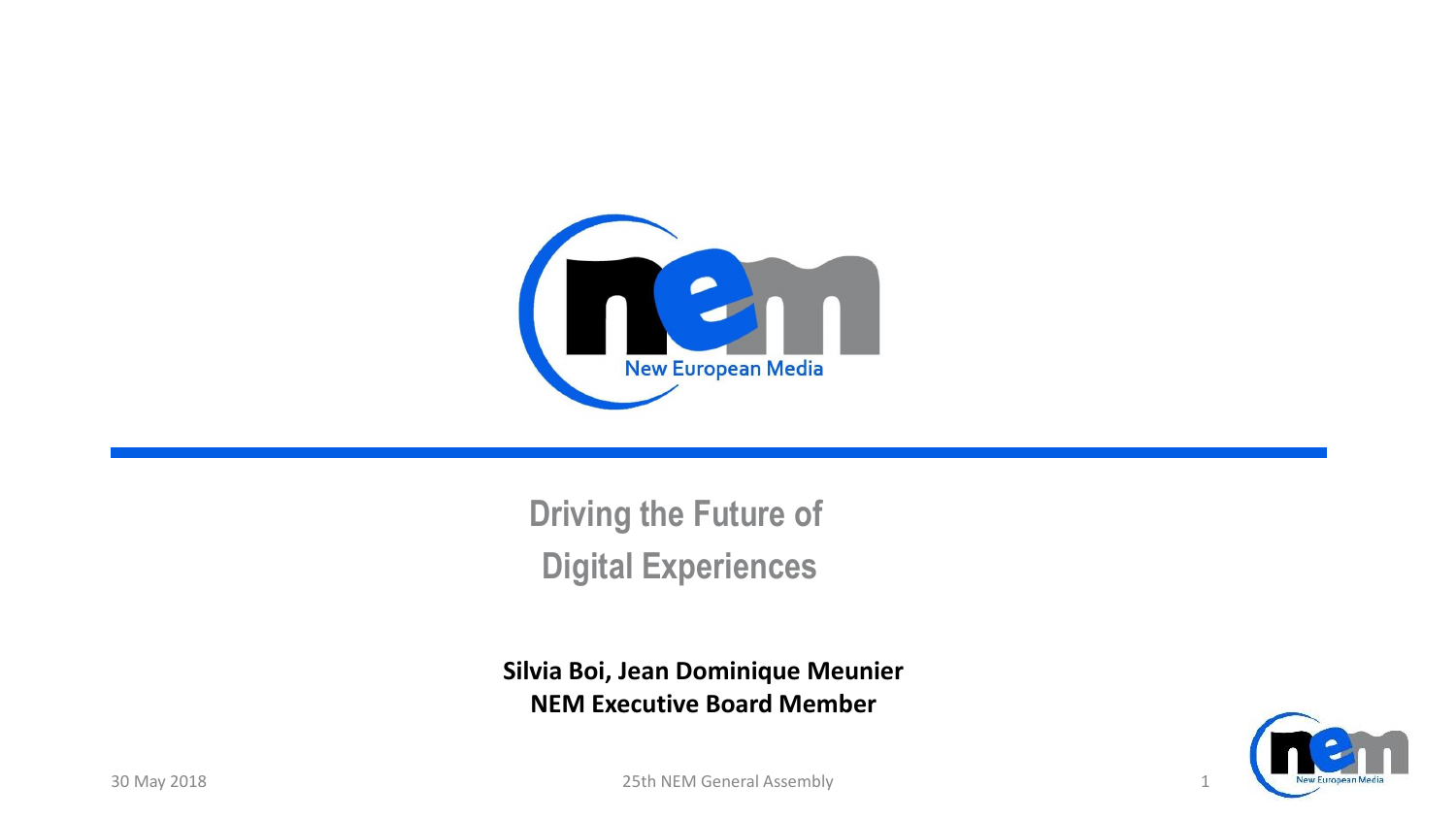

The 29th Steering Board of May 29, 2018 propose to :

- work out on our NEM vision, mission & objectives
- work out on our NEM value propositions to our members
- work out on transforming NEM to a legal entity

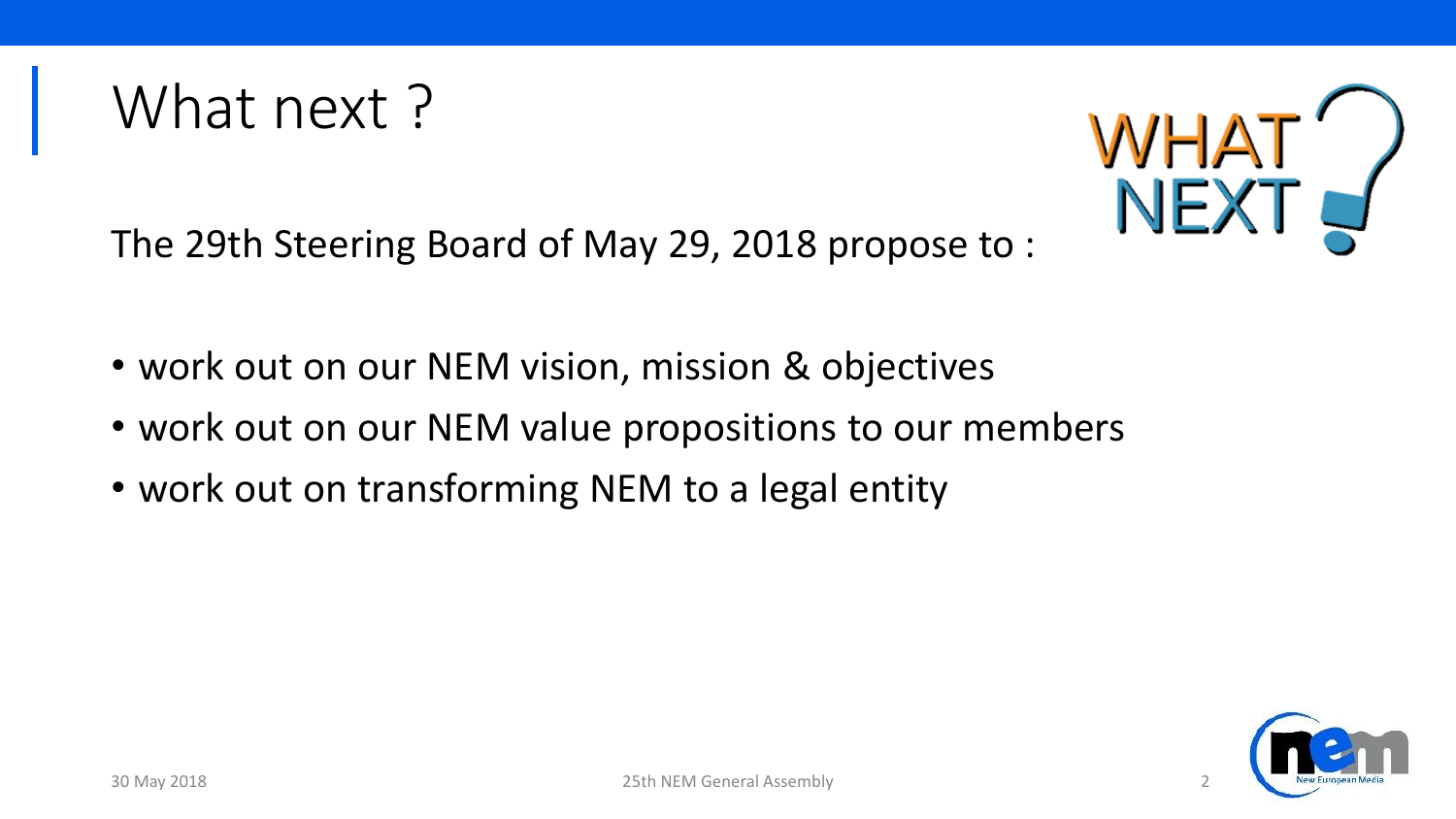#### Mission statement

- Give a **powerful voice** to the **Media and Creative industries**
	- Offer **meaningful services** to the NEM members
- Be a **reference point** for the European Media and Creative Industry
- Foster the creation of a **large embracing ecosystem** capable of **voicing all players**



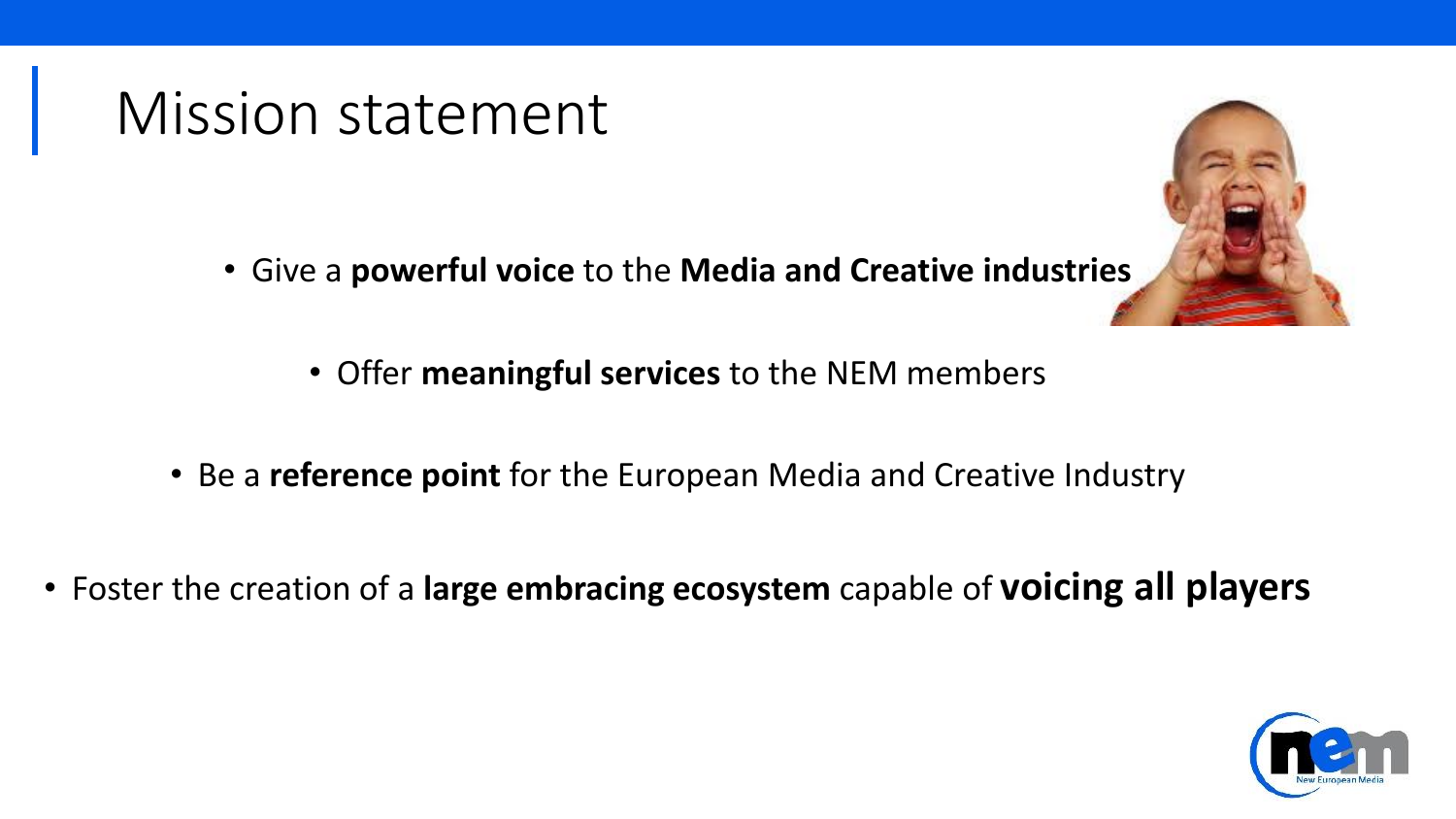## Objectives (1)



- To make **NEM self-sustainable**
- To **support all stakeholders** in Media and Creative Industries
- To **catalyze the needs, demands and challenges** of media and creative industry
	- foster a **EU cutting edge research community** reflecting EU wealth in diversity and creativity
- To define the **SRIA** for Media and Creative Industry
- to get the entire media ecosystem together **to collaborate in a precompetitive phase** before we generate a competition for funds

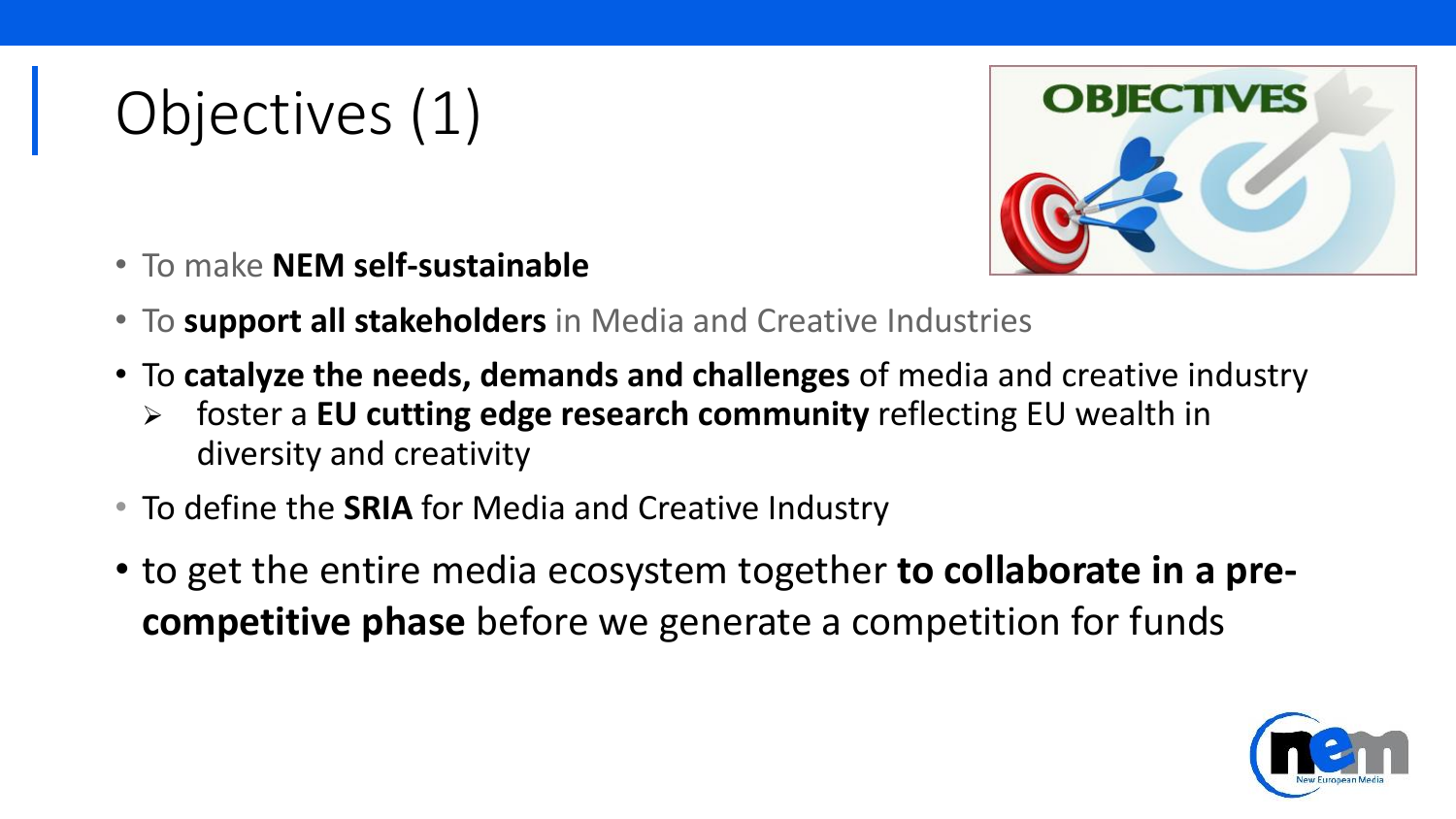# Objectives (2)

- To **foster innovation** addressing industry and social needs
- To **better position media and creative industries in the EU context**
- To **ensure funding opportunities** for media and the creative industries
- To work towards the Junker pillar **Digital Single Market strategy**:
	- "The Digital Single Market strategy aims **to open up digital opportunities for people and business** and enhance Europe's position as a world leader in the digital economy".

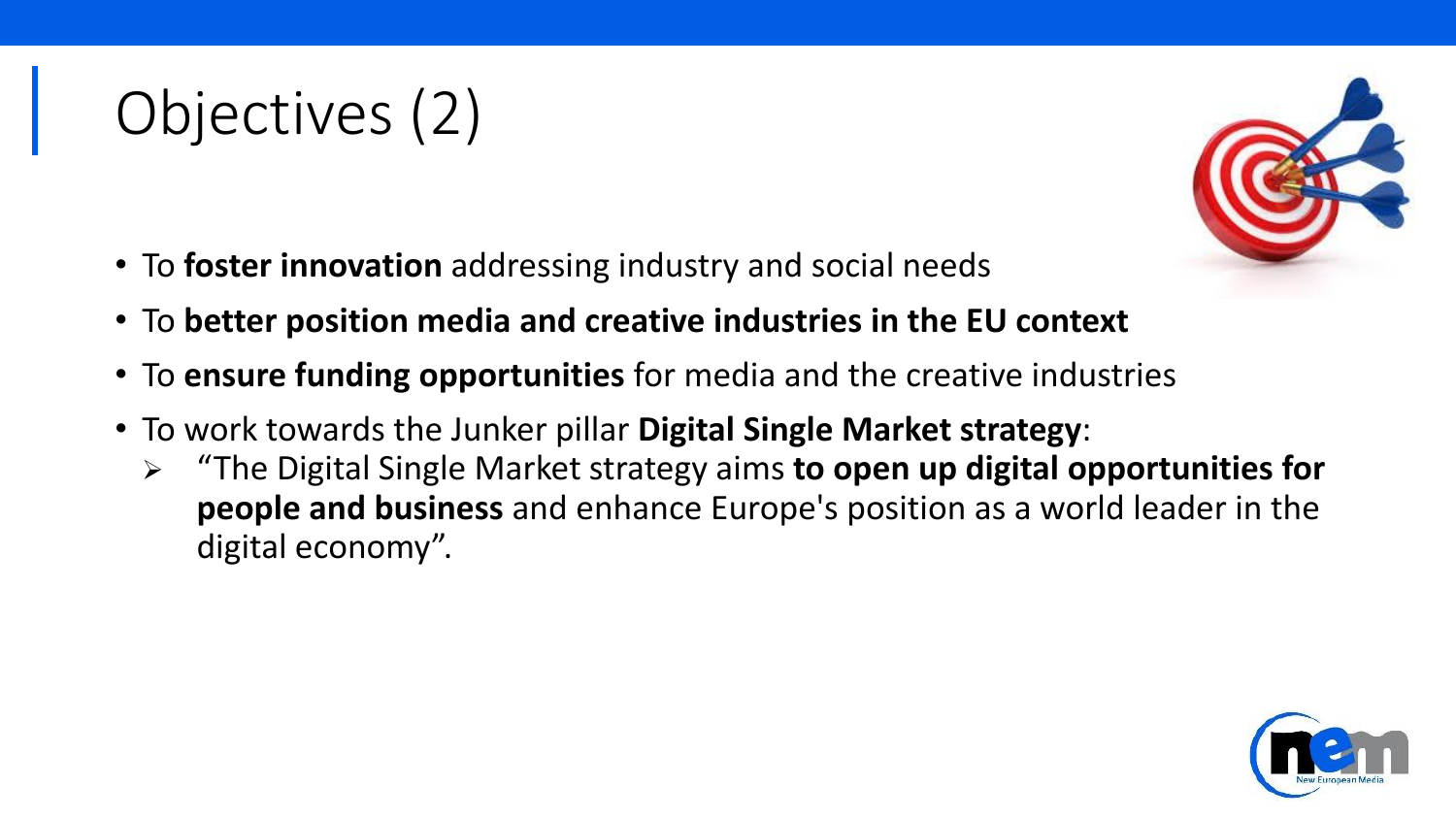### An updated offer (1/2)



- **Communication, networking & community building**
- Create a **repository and a geographical map of skills and know how**  of NEM members also in terms of **technologies & services**
- **European project results repository**
- **Accessibility** and **standards** support
- **Business support** (+self assessment tools)
- **Facilitate the participation in industry exhibitions**
- **Coaching/mentoring**
- **Create & support expert groups** on specifics topics

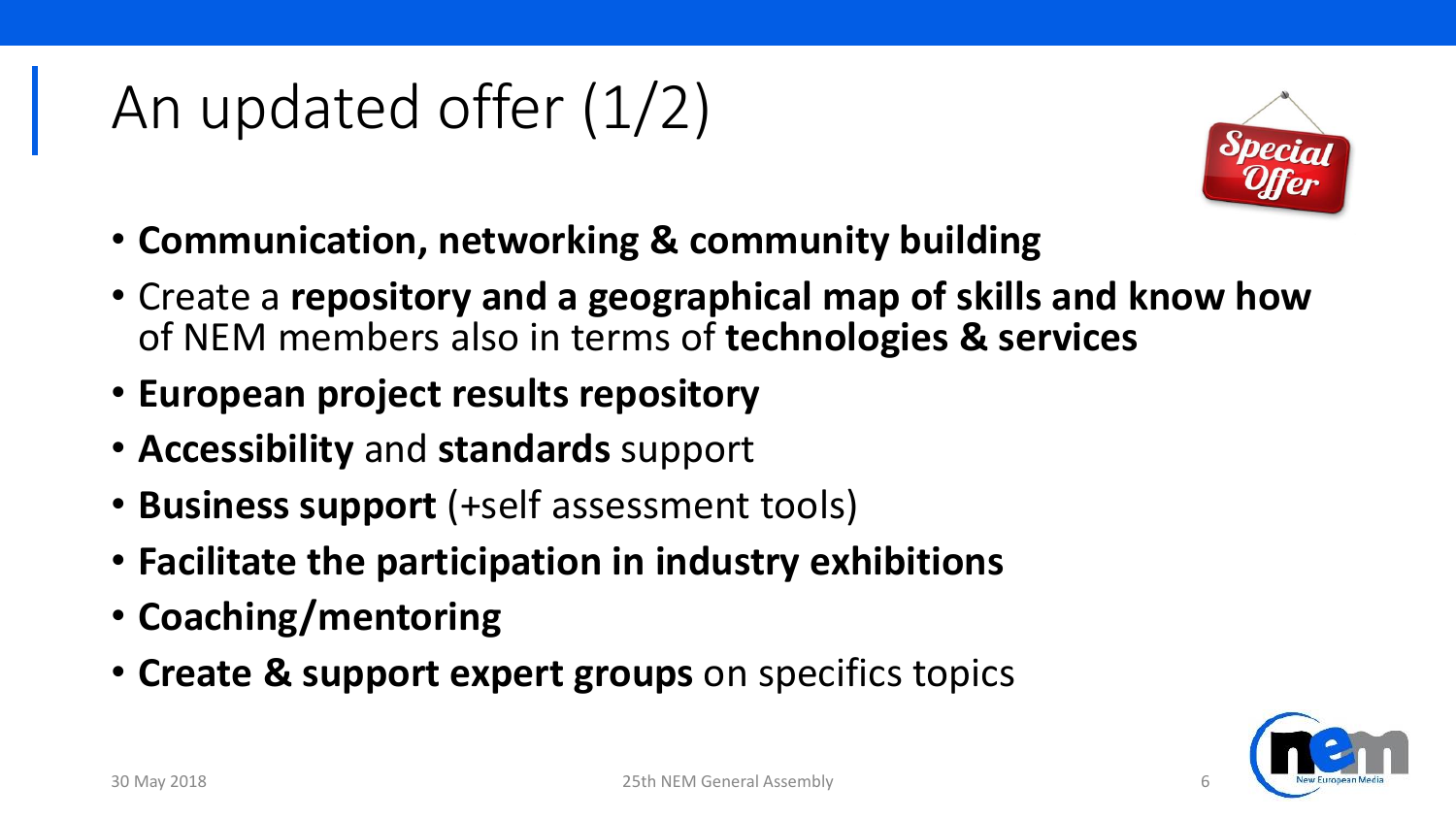## An updated offer (2/2)



- **NEM talks** (liaise with TEDx)
- **Networks for Sandbox** for SMEs
- **Network of living Labs** for research
- **Workshop/training** from each group the whole value chain for micro enterprises stage in large companies
- **Dedicate effort in the dissemination activities to support NEM events** in new project where participate NEM members.
- **Direct line with EU policy makers**

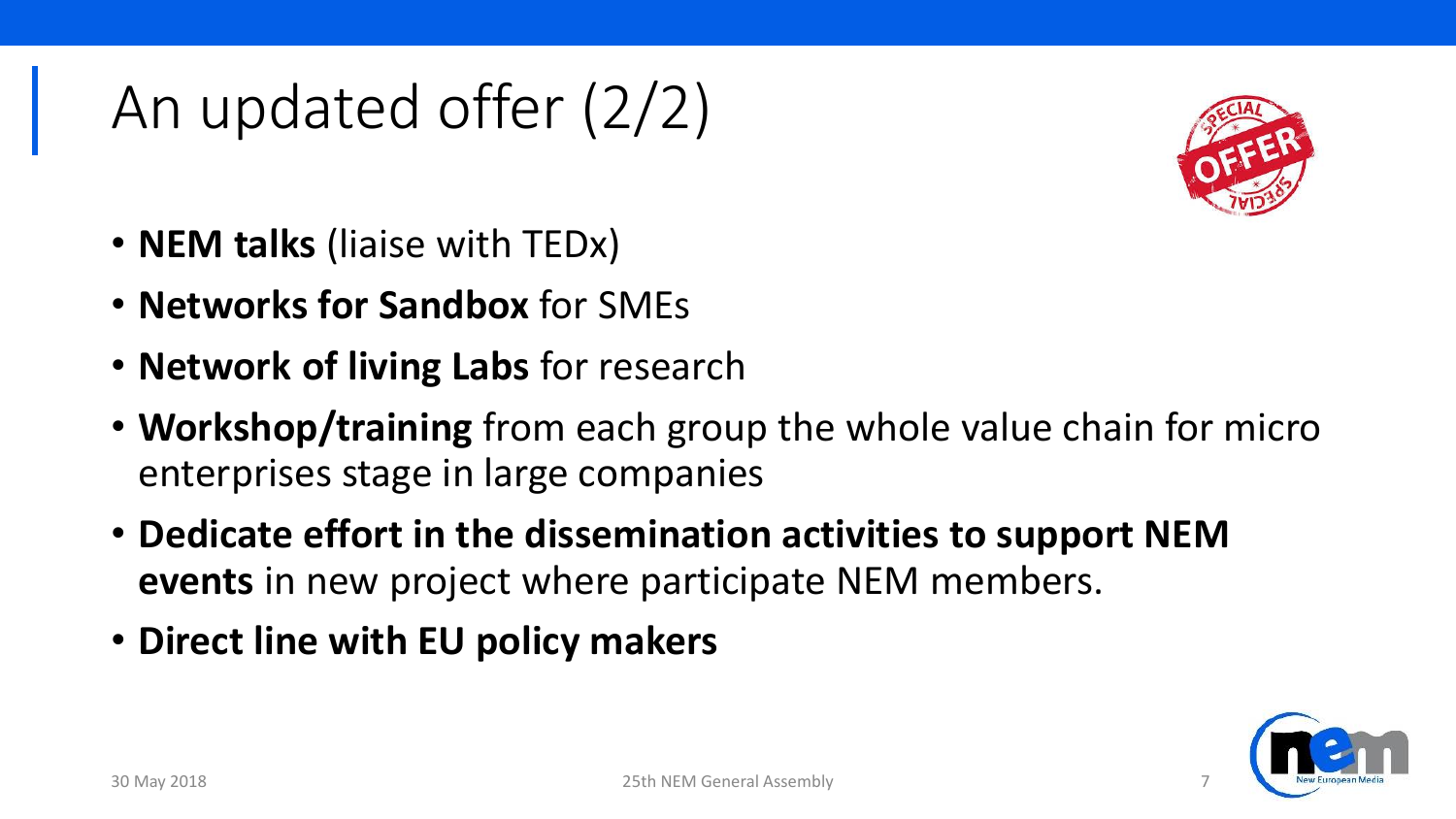#### Fundamental needs

- **To be self sustainable**: or direct funding from Europe or a fee from a member
- **A fluid exchange with EC and EP for strategic alignment on priorities**  to ensure European leadership in the Media and Creative Industries sectors.

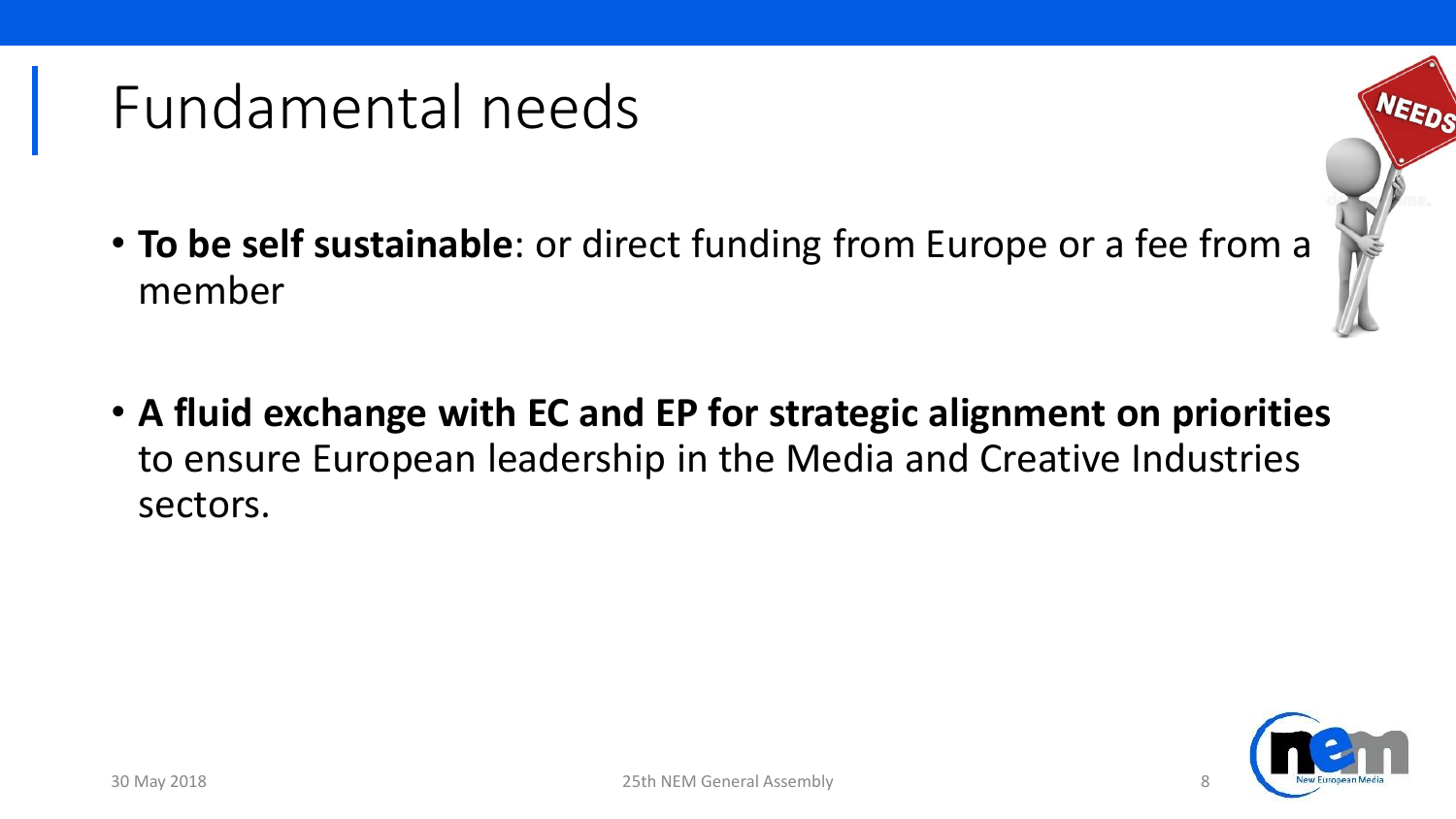#### How to reach self-sustainability ?

- The **income** channels:
	- **Membership/registration fees** (model under discussion) for the ones who access to the services and to the events
	- **Sponsorships**
	- **Funding from projects and revenues from services selling**
- The **cost** to be covered *for*:
	- **Legal support** to open the Legal Entity
	- **Running a secretariat**
	- **Running of the NEM services**
	- **Meetings organization** (quarterly internal meeting)
	- **Summits organization**
	- **Marketing & communication stuff**
	- …
- =>
	- **NEM** has to become a **legal entity to participate in projects and sell services**
	- NEM has to define a **set of services that can be sold by the NEM members**